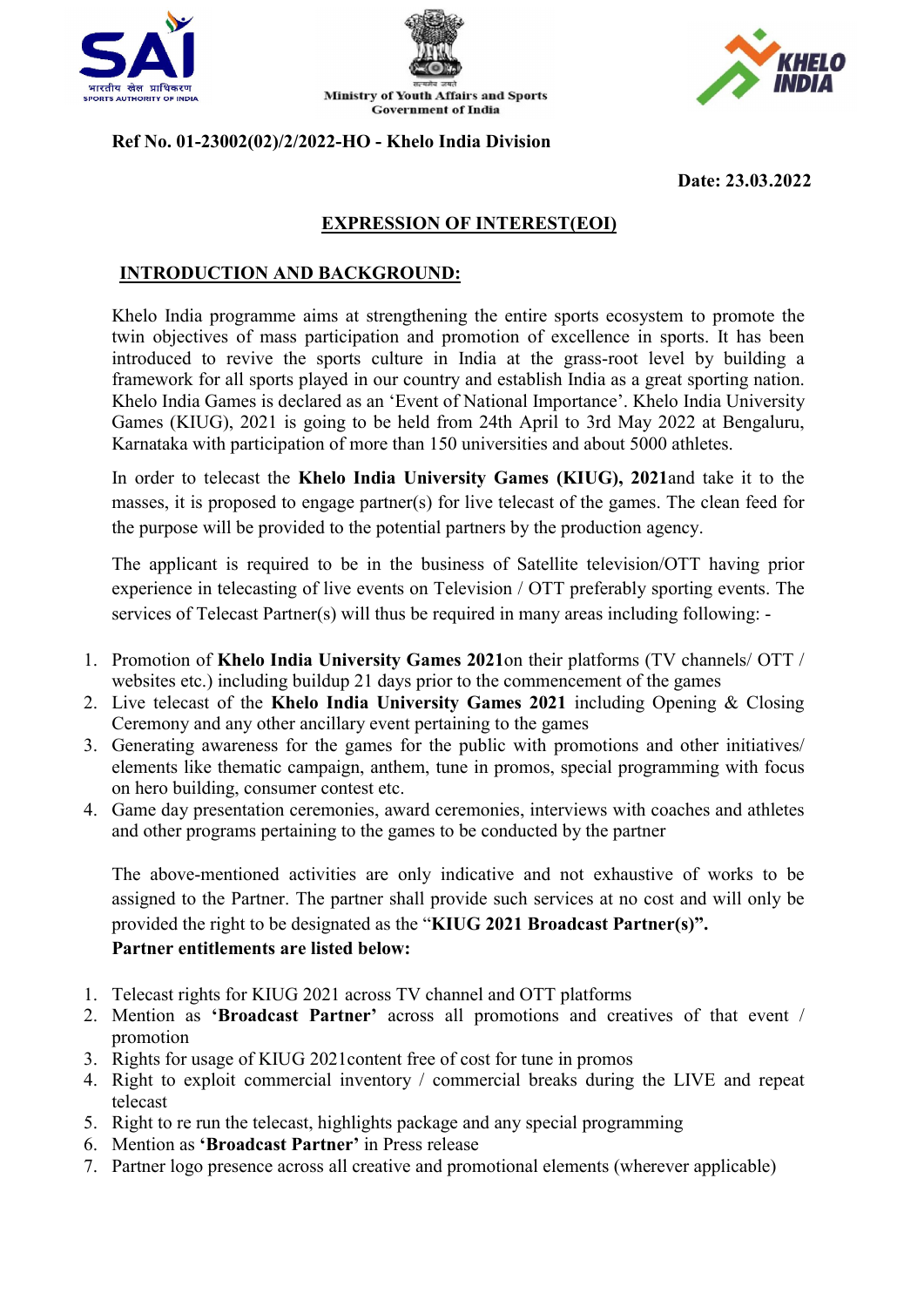





8. Right to use partner status across their brand campaigns and promotions up until the end of KIUG 2021

## Eligibility Criteria

| <b>SN</b>      | Criteria                                                                                                                                                                                                                                                    | <b>Documents required</b>                                                                                                                                                 |
|----------------|-------------------------------------------------------------------------------------------------------------------------------------------------------------------------------------------------------------------------------------------------------------|---------------------------------------------------------------------------------------------------------------------------------------------------------------------------|
| 1              | A. Applicant should be a registered legal<br>entity recognised under the legal statute of<br>India including any Company, Partnership<br>firms/LLP for more than 5 years on the date<br>of submission of bid.<br>Note: JV/Consortium/Sub contracting is not | A. Copy of Certificate of<br>Incorporation, Partnership Deed<br>etc.                                                                                                      |
|                | allowed.<br>B. Registered with the Income Tax (PAN)<br>and GST (GSTN) Authorities in India with<br>active status.                                                                                                                                           | Copy of Registration Certificates<br>A.<br>with the GST $& IT (PAN)$<br>Authorities.                                                                                      |
| $\overline{2}$ | Must have the necessary licenses and<br>approvals under Applicable Laws to uplink,<br>downlink, broadcast and stream the Feed on<br>Television and Digital Platforms;                                                                                       | Copies of necessary licenses                                                                                                                                              |
| 3              | The Applicant should have an average annual<br>turnover of at least INR 5 Cr. over last three<br>financial years ending FY 2020-21.                                                                                                                         | Certificate by Statutory Auditor/<br>Chartered Accountant stating turnover in<br>required financial years as per Annexure-<br>Bfor FY 2018-19, FY 2019-20 & FY<br>2020-21 |
| 4              | Fit and Proper Person                                                                                                                                                                                                                                       | Self-certificate and/or Letter of<br>Undertaking regarding                                                                                                                |
| 5              | The Applicant should have their own<br>Broadcast & OTT Platforms                                                                                                                                                                                            | Copies of necessary licenses                                                                                                                                              |

Conditions for Fit and Proper Person: For the purpose of determining whether an Applicant is a 'Fit and Proper Person', Sports Authority of India (SAI) may take the indicative criteria mentioned below:

a. Financial integrity of the Applicant;

o

- b. Ability of the Applicant to undertake all obligations set out under this EOI;
- c. Absence of convictions or civil liabilities against the Applicant;
- d. Absence of any previous debarment of the Applicant, in accordance with the General Financial Rules, 2017, provided such debarment is still existing;
- e. Absence of any disqualification as specified below:
	- o Conviction of the Applicant or any of its respective directors, partners, executives or key managerial personnel by any judicial body for any offence involving moral turpitude, economic offence, securities laws or fraud or any offence under the Prevention of Corruption Act, 1988 or the Indian Penal Code, or any other law for the time being in force, for causing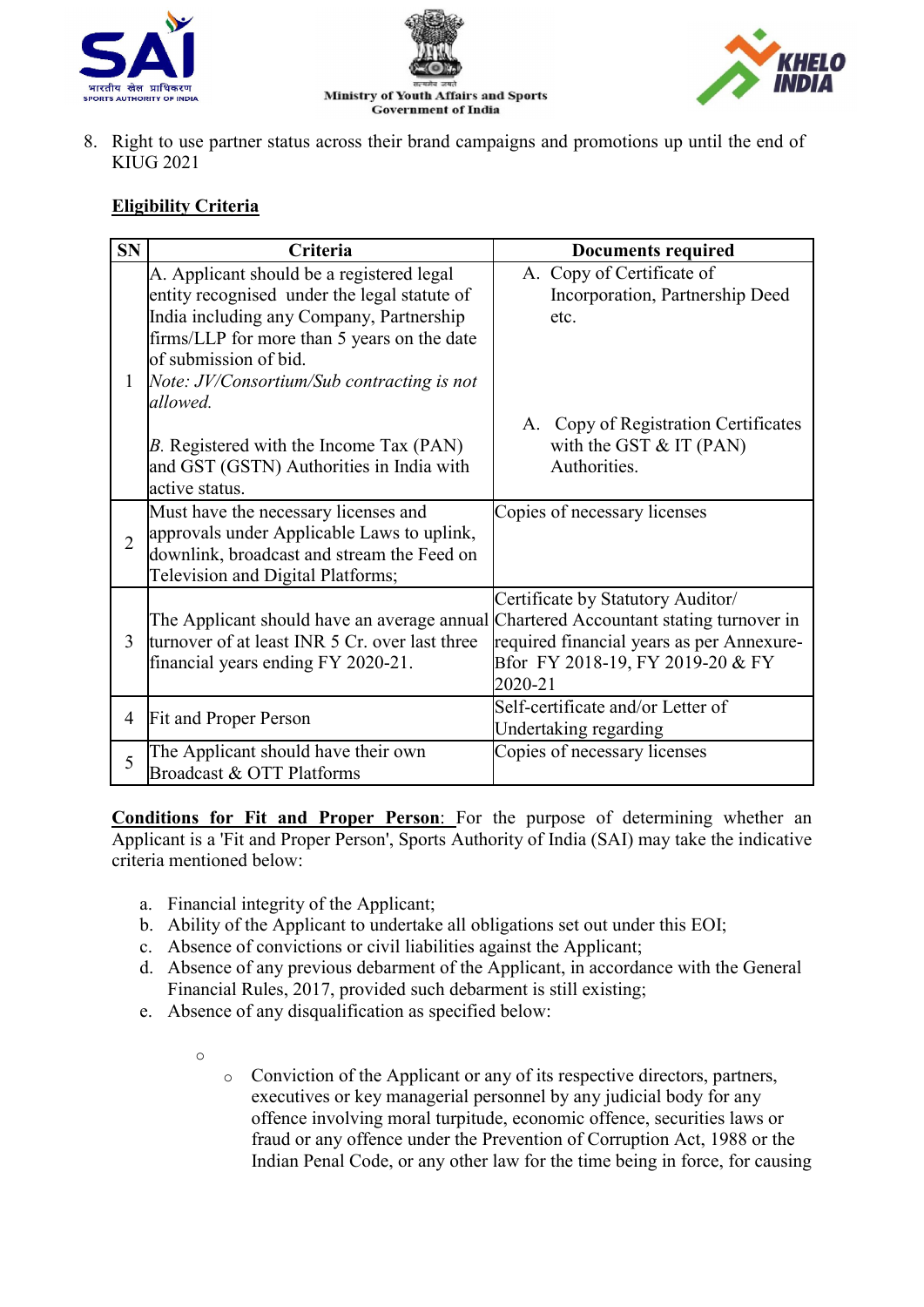





**Ministry of Youth Affairs and Sports Government of India** 

any loss of life or property or causing a threat to public health as part of execution of a public procurement contract;

- o Admission of an application for winding up or liquidation under the Insolvency and Bankruptcy Code, 2016 (IBC) or any Applicable Laws against the Applicant or any of its or their respective directors and partners;
- o Any action or proceeding being initiated under the Insolvency and Bankruptcy Laws under the Applicable Law, including but not limited to declaration of Insolvency or Bankruptcy, disqualification or de-recognition by any professional body being initiated against the Applicant;
- o Current or previous banning of the Applicant or its respective directors, partners, executives or key managerial personnel by the governing body of any sport from involvement in the administration of or any form of participation in such sport, for any reason;
- o Default by the Applicant or any of its or their respective directors, partners, executives or key managerial personnel of any of its obligations to a financial institution or has defaulted on any of its obligations to a financial institution in the last 3 (three) financial years;
- o The Applicant should not have been barred by the Central Government, any State Government, a statutory authority or a public sector undertaking, as the case may be, from participating in any project, and the bar subsists as on the date of the Proposal.

#### Evaluation Criteria: The bidder will be decided based on technical capacity. Accordingly, a presentation is required to be made to the Committee covering the strategy for the telecast and promotion of the games but not limited to the following:

| <b>SN</b> | <b>Evaluation Criteria</b>                                 | <b>Marks</b> |
|-----------|------------------------------------------------------------|--------------|
|           | Promotion of Khelo India University                        | 25           |
|           | Games 2021 on their platforms (TV                          |              |
|           | channels/ OTT / websites etc.) including                   |              |
|           | buildup 21 days prior to the commencement                  |              |
|           | of the games                                               |              |
|           | Viewership reach of the television channel(s) $ 10\rangle$ |              |
|           | and OTT Platform on which the Event shall                  |              |
|           | broadcast                                                  |              |
|           | Any other telecast strategy by the applicant               |              |

All the Applicants who will score more than 50% will be awarded the rights to telecast.The applications shall be accompanied by the Covering Letter as Annexure  $- A$ . The proposals shall be submitted to emailed mentioned below:

# procurement.kheloindia@gmail.com

Queries, if any, may be sent in writing to Khelo India Secretariat at above E-mail Address latest by 26.03.2022.

Last day for submission of application is (02.04.2022).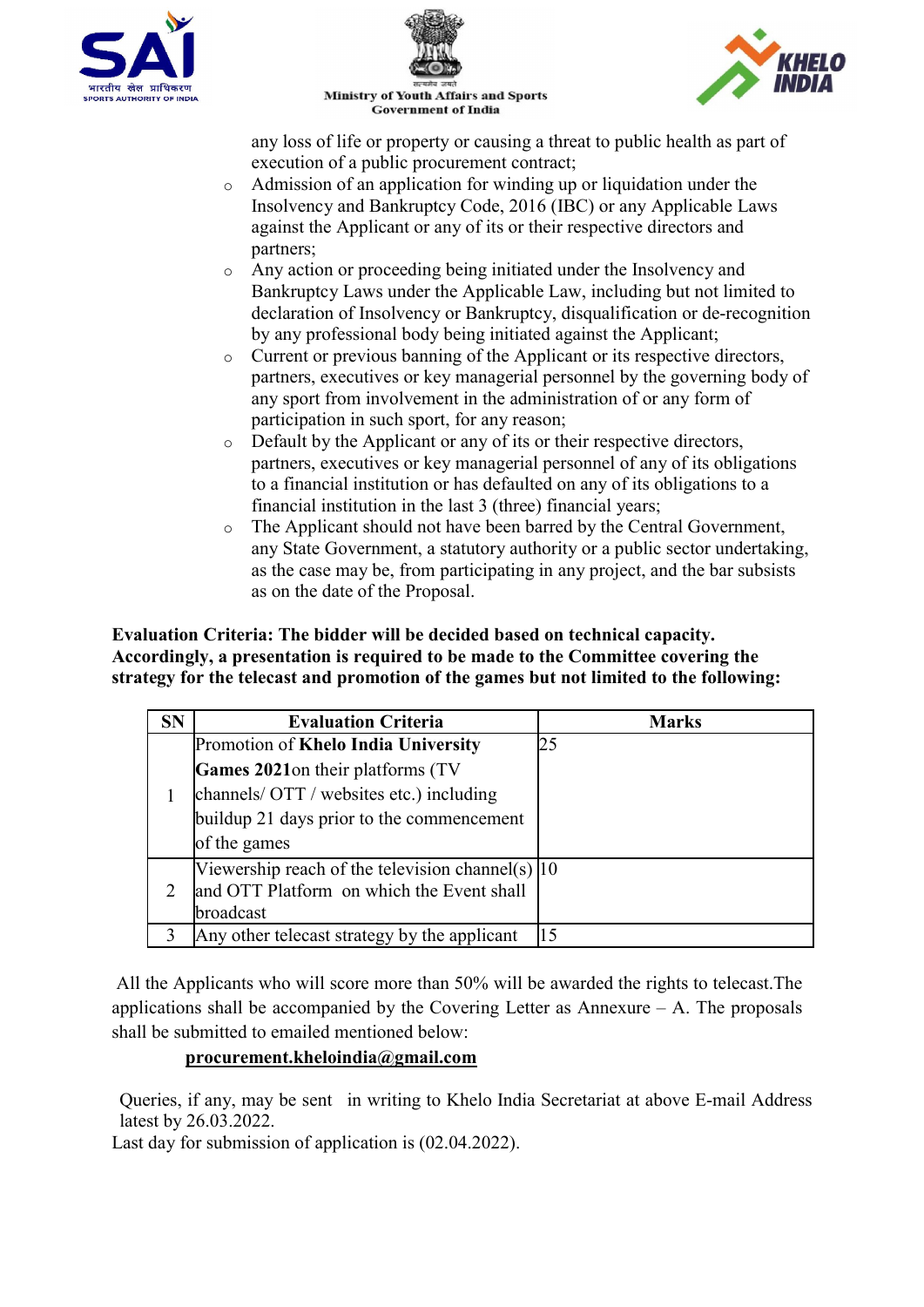





Sports Authority of India (SAI) has the right to accept or reject or abort any proposal at any stage in its sole discretion.

Annexure-A

# Covering Letter on letterhead along with EOI

To, Senior Director (Khelo India), Khelo India Secretariat , JLN Complex, East Gate, Lodhi Road New Delhi-110003

# Sub–Proposal for Partner under Khelo India

Dear Sir/Madam,

We the undersigned offer to provide our services and are hereby submitting our proposal against the Expression of Interest and its Terms of Reference.

We understand Sports Authority of India (SAI) is not bound to accept any proposal received by us.

We fully understand and agree to comply that on verification, if any of the information provided here is found to be misleading, we are liable to be rejected from the EOI.

We have fully understood the Terms of Reference provided herein.

We hereby declare that our proposal submitted in response to this EOI is made in good faith and the information contained is true and correct to the best of our knowledge and belief.

Thanks

Name: Title:

Signature:

SIGNATURE WITH SEAL